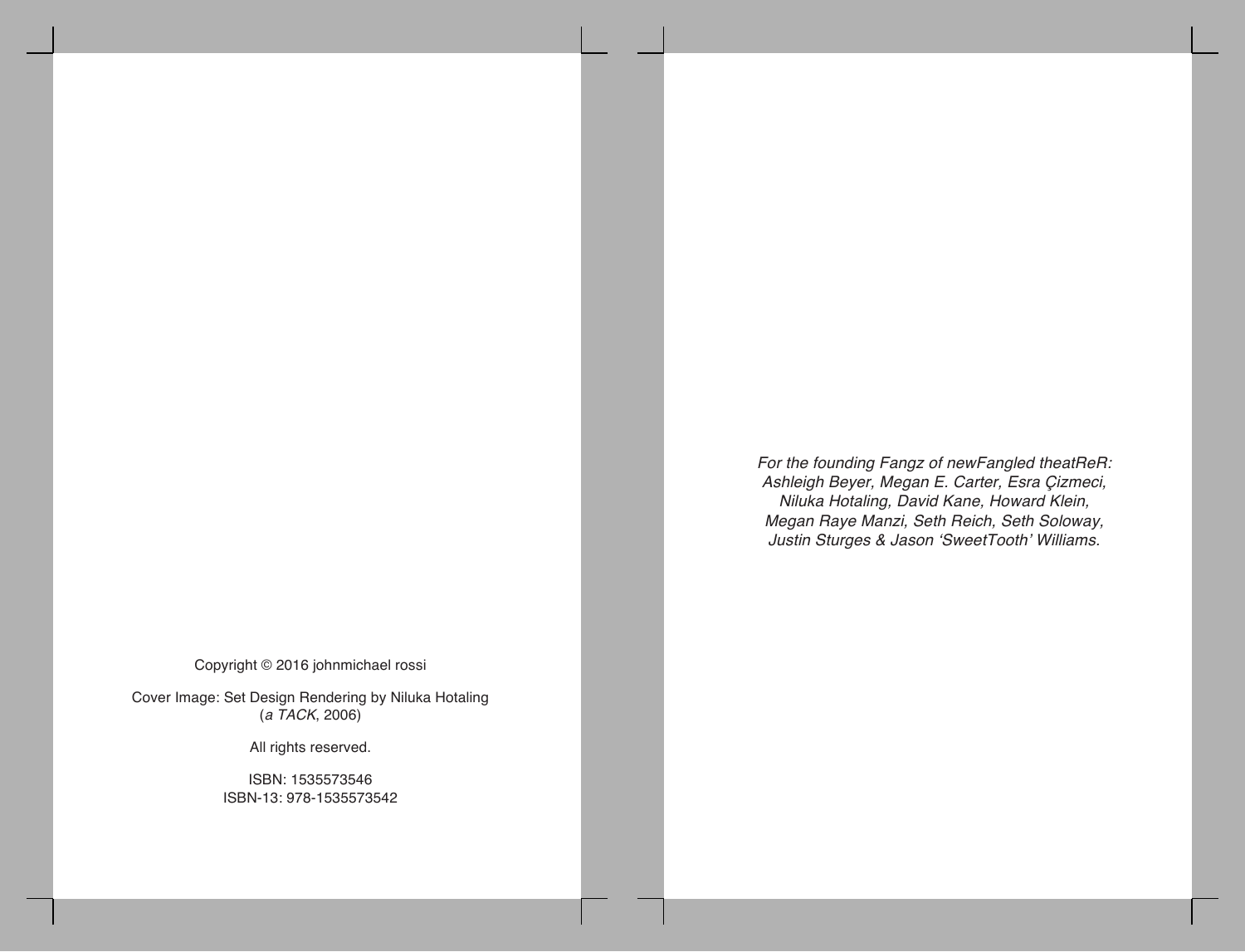# **CONTENTZ**

| Entering the Circus: some context   |     |
|-------------------------------------|-----|
| a TACK of an American Conscience 15 |     |
| the AmerikAn trip, tik              | 115 |
| <b>NOTEZ</b>                        | 261 |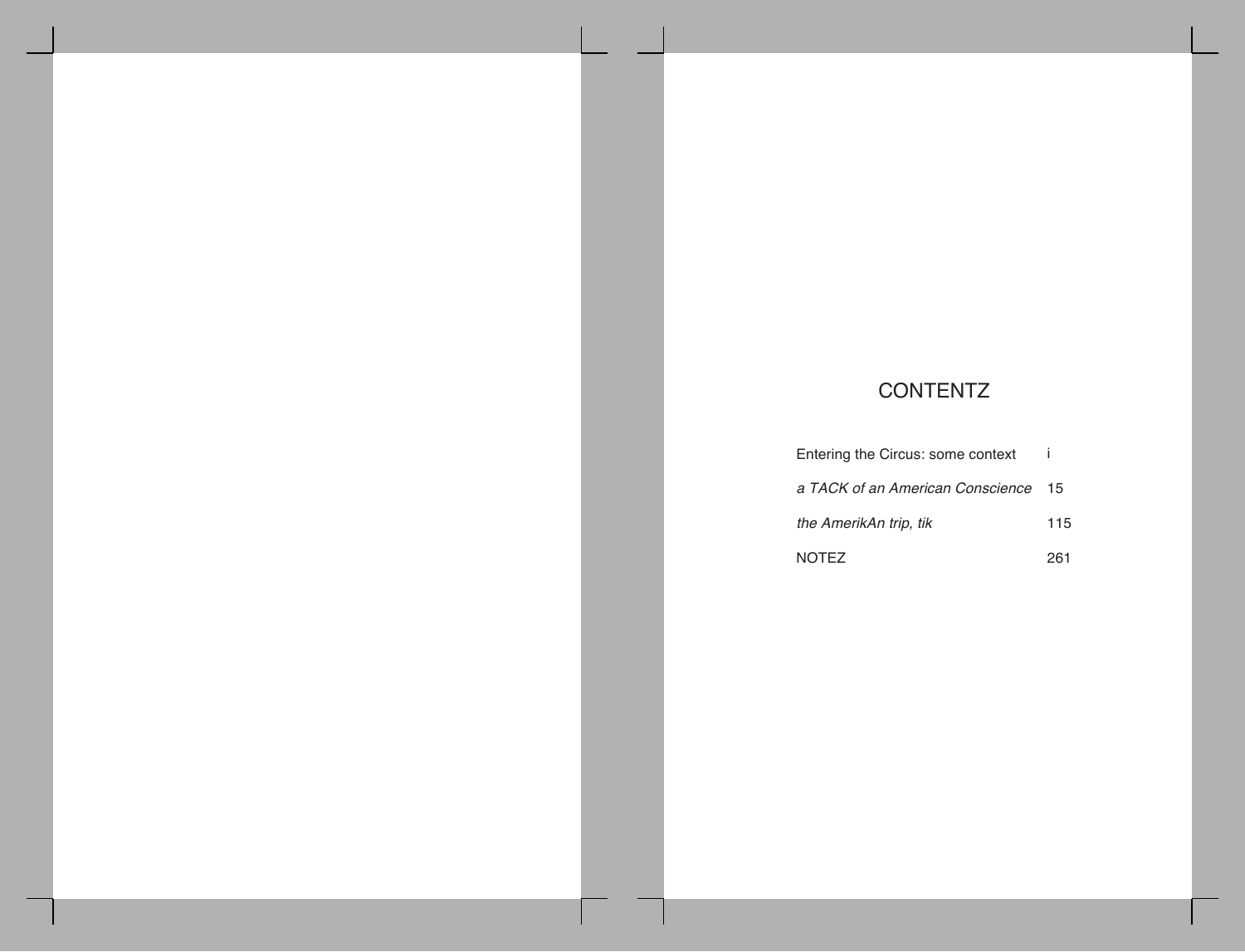# **Entering the Circus**

*some context by johnmichael rossi*

The year: 2000. After abandoning long-presumed plans to attend Berklee School of Music to study music composition, I set out on a different path, up the road, to Emerson College, to study theatre. I was immersed in reading plays by Arthur Miller and Clifford Odets, tracing the fervent words of Harold Clurman and his accounts of The Group Theatre. As I got lost in Beckett's silences, I dreamed of forming my own group, to create politically and socially conscious theatre. My first term started amidst the infamous Bush v. Gore election; high American drama. The great theft. The fix was in.

My interest and fascination in the drama of American politics had begun in 1998, during the Clinton impeachment trials. I was drawn into the delicacy with which language, written and spoken, had the power to cause great rifts within our social landscape. As I studied theatre practices and histories, I could not help but notice the same language being used in the media to describe and discuss the happenings of the world. So much wordplay. Today, absurdism and realism have cross-pollenated, turning the kitchen sink upside down and inside out, plumbing out all of our dirty insides.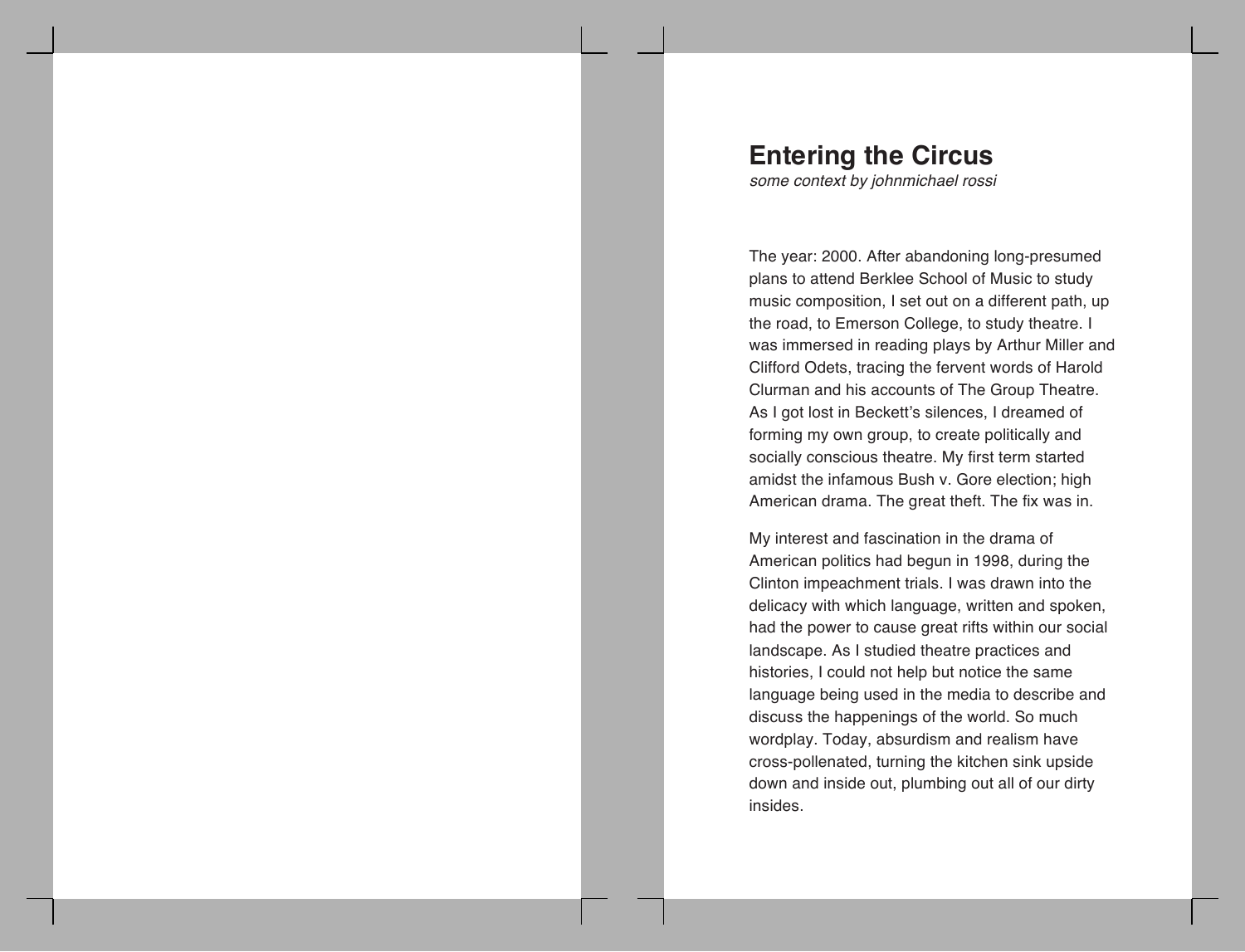#### PLAY'N AMERIKA

jomiro

My first introduction to American politics was in 1988, during the Bush v. Dukakis election. I was in the second grade. We were learning how to compute fractions into percentages. Mrs. Bianco took a poll, by hand, asking who was voting for Bush, and who was voting for Dukakis. Most of my class, triumphantly, and aggressively, raised their hand for Bush, chanting 'Bush! Bush! Bush!' Whether this was a reflection of their parents' political leanings, or the inner workings of a seven year old mind (where the name 'Dukakis' leaves little to be desired in comparison to the rough and tough, monosyllabic and easy-to-chant, 'Bush'), is difficult to know. I, on the other hand, was somehow privy to my parents' political leanings, and knew that Dukakis was the man for my family.

My  $20<sup>th</sup>$  birthday: September  $10<sup>th</sup>$ , 2001. A fancy dinner in an Italian restaurant in the heart of Boston. The next morning, at 9am, would begin my first playwriting class, with Stanley Richardson. I arrived early, eager to get started on writing the next great American play. Shortly after the start of class, the Production Manager, Richard Daley, stepped into class, with his gentle stage managerly manner, sending us home with news that planes had been hi-jacked from Logan Airport. I walked out of the building, onto Brimmer Street, towards the Boston Common, where crowds of people were flooding out of the financial district.

A week later, classes resumed. The American Dream-turned-nightmare had transformed Willy Loman into a neo-post-nothing; a perpetual migraine, images of bodies leaping to their freedom. The implications of Gore's concession speech, just ten months earlier, weighed heavy on my mind. In playwriting class, Stanley instilled in us the notion that, 'Writers must deal with, and respond to the events of the day; to open up new dialogue, new meanings, new experiences.' He tasked us with writing a treatment of a play that in some way, responded to this particular moment in history. I was appalled. I did not want to do this. I did not want to write a play about 9-11. I wanted to resist. I couldn't resist.

I was overwhelmed by the history staring me in the face, blocking my path forward. There was far too much history to catch up with. I was desperately trying to learn and re-learn history; the histories not taught, the histories over-looked, the histories white-washed. I was trying to understand how we got here. And I still had to write this treatment for my playwriting class, which I now resented.

In another class, Languages of the Stage, I was introduced to Suzan-Lori Parks' *The America Play*. I struggled to read it all the way through. I didn't understand it. I wanted to, but I couldn't. Maybe I did. The image and action of digging as a poetic metaphor stuck with me. I scribbled down some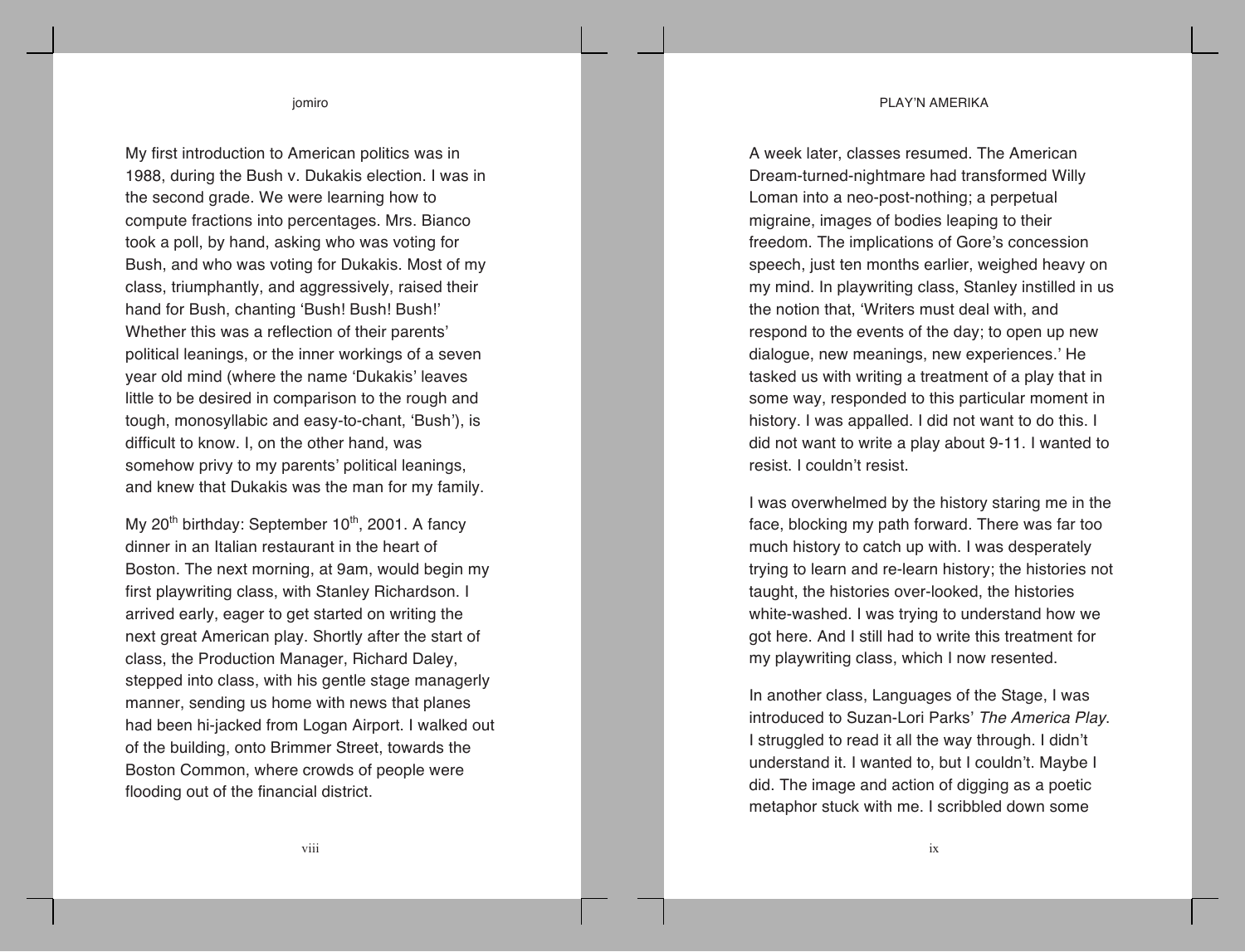#### PLAY'N AMERIKA

jomiro

fragments based on an image I had of a man, at a hole, digging up books and newspapers. A tattered flag flies in the background, and a melted *Barbie* doll lies nearby (I suspect I was also reading Beckett's *Happy Days* at the time). I submitted the treatment, in fragments, with intentionally angry gaps. The following week, Stanley flipped through a pile of student work, reading his comments aloud, provoking a discourse around form and content. He casually introduced the next piece as 'fairly interesting.' He read it aloud, and then handed it to me, suggesting that I start to write it. I did.

I had just begun working at a local café, Bella Vita, on Charles Street; making sandwiches, pouring soup and scooping gelato for Mohammad, the stern Jordanian owner . In between orders, I scribbled monologues and dialogues on the back of my notepad. I leaned in on Parks' digging metaphor. I mimicked Brecht's episodic structure. I looked to Miller for the poetic representation of human relationships. The news consumed me. Pop culture permeated my sensibilities. Baseball metaphors intertwined with the rhetoric of patriotism. I scribbled and typed through most of October and November.

The deadline for Emerson's New Write Festival, a playwriting competition, was coming up. I printed copies to submit, and gave the play one last read. I was bothered by the opening scene. I didn't like it.

I had been experimenting with a technique of overlapping monologues that I was stealing from Mac Wellman, whose work I was trying to make sense of in Rhea Gaisner's Contemporary Acting class. I almost didn't submit the play. But I had already spent money on the printing, so I decided to submit the play as it was. *a TACK of an American Conscience, an attempt to catch up* was awarded the Rod Parker Playwriting Fellowship, and produced by Emerson Stage that spring.

*a TACK* was the birthing of my writer's conscience, and the start of the journey of developing my writerly voice. It was also the beginning of my ongoing commentary on the American political circus. In the theatre world, there was a renewed interest in the classics, particularly the Greeks, that had grabbed my attention. I was studying puppetry and political performance with Dr. John Bell; immersed in the writings of Howard Zinn; about to graduate; all against the backdrop of the on -set of the second Iraq War. As a student director, I selected to stage works such as *Assassins, The Zoo Story* and *The Loman Family Picnic.* Reading Mac Wellman's work was encouraging me to become more playful and experimental with language; lost in wordplay, puns and alliteration; researching the etymology of words; discovering dated slang and particularly 'American' phrases . In my journals, the working idea for *the AmerikAn trip, tik* started to take shape.

x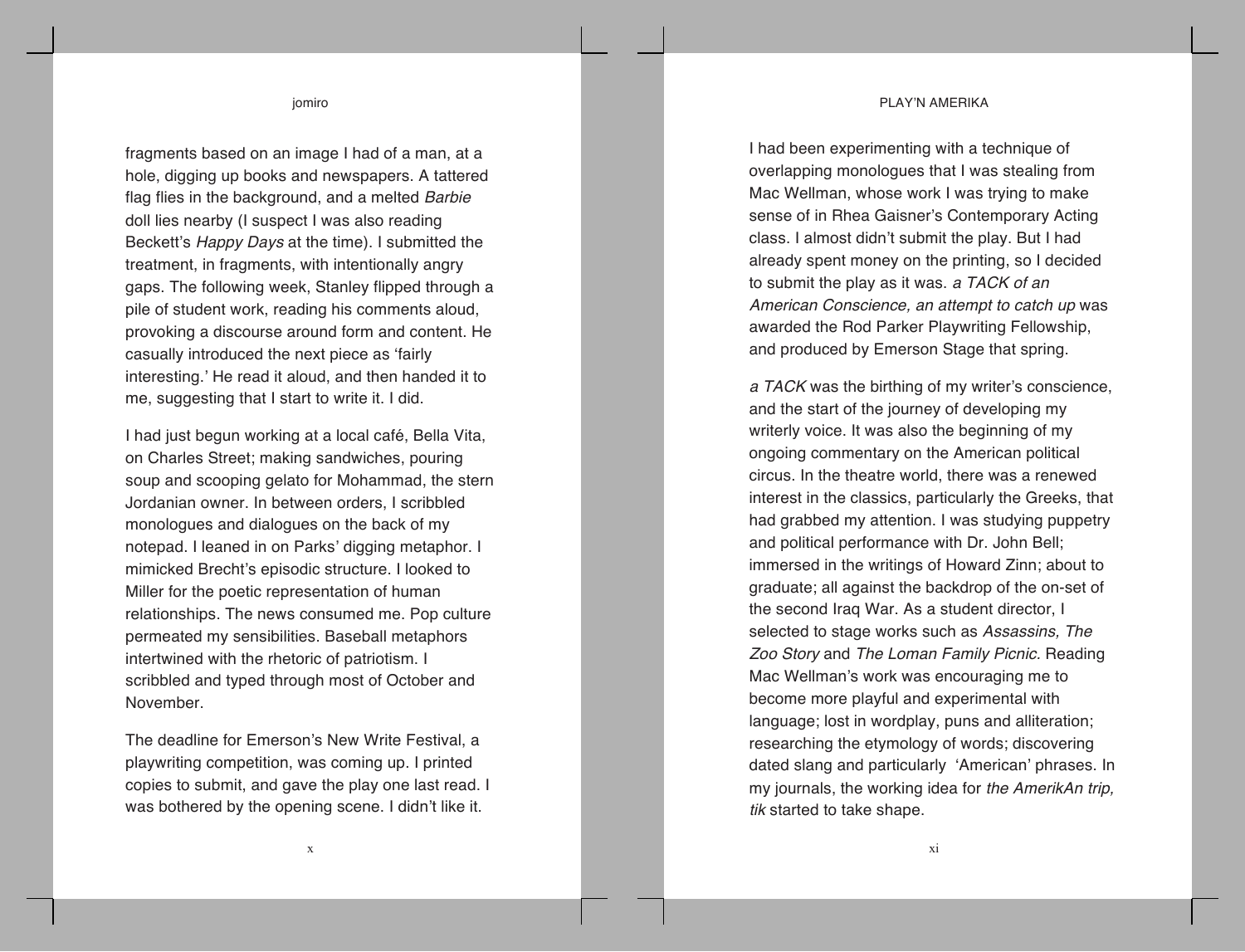#### PLAY'N AMERIKA

jomiro

This trilogy of one-acts was intended to be a prequel to *a TACK*. I set out to adapt the Oedipus cycle: *Oedipus Rex, Oedipus at Colonnus* and *Antigone.* I couldn't quite get my head around *Oedipus at Colonnus.* I somehow decided to rip / riff off the plot structure of *Hamlet* instead. Oedipus  $\rightarrow$  Hamlet  $\rightarrow$  Antigone became Kristopher  $\rightarrow$  ErikA  $\rightarrow$  Suzie-Bee. I started sketching out the play in my final months at Emerson, but it wasn't until later that year when I returned to NYC and the panic of the NYC blackout forced me to get down to the business of writing this naughty play. As I tore apart the Greek texts I seemed to be channeling Alfred Jarry, as an Ubu-esque aesthetic took over. Having just purchased my first Macintosh computer, I was obsessively compiling all of my music through iTunes; 90's grunge and hip-hop was on a continuous shuffle as a rhythmic subconscious established itself as the underbelly to my writing process.

In April 2004, I forged the idea of newFangled theatReR, presenting a performative staged reading of the 200+ page version of *the AmerikAn trip, tik* at the Stuart Street Playhouse in Boston. The reading ran over three hours, and involved twelve performers, who rehearsed intensively for two days. In October 2005, as co-artistic directors for newfangled theatReR , Megan E. Carter and I committed to our first producing experiment. We staged and performed the *the AmerikAn trip, tik* to a sold-out (over capacity) three-day run at The Red Room on  $4<sup>th</sup>$  Street in NYC. It was a loud, bombastic and high-octane performance; rough, raw and ferocious. In December 2005, we transplanted the production to Space 022 at Brooklyn College for an unauthorized pop-up fundraiser performance. This was the roughest incarnation of the production, and in many ways captured the spirit of the play the most effectively. By summer 2006, we had formalized our company and announced newFangled theatReR's first season, which included a revised staging of *the AmerikAn trip, tik,* at the slightly larger Kraine Theatre, and a revised version of *a TACK,* also at The Kraine.

These two plays are companion plays. They are part of an incomplete trilogy of plays. The third part, *The AmeriKingz, extra inningz by johnmichael rossi,* is yet to be written. It will be a performanceenhancing play about baseball, capitalism and US-Latin American relations.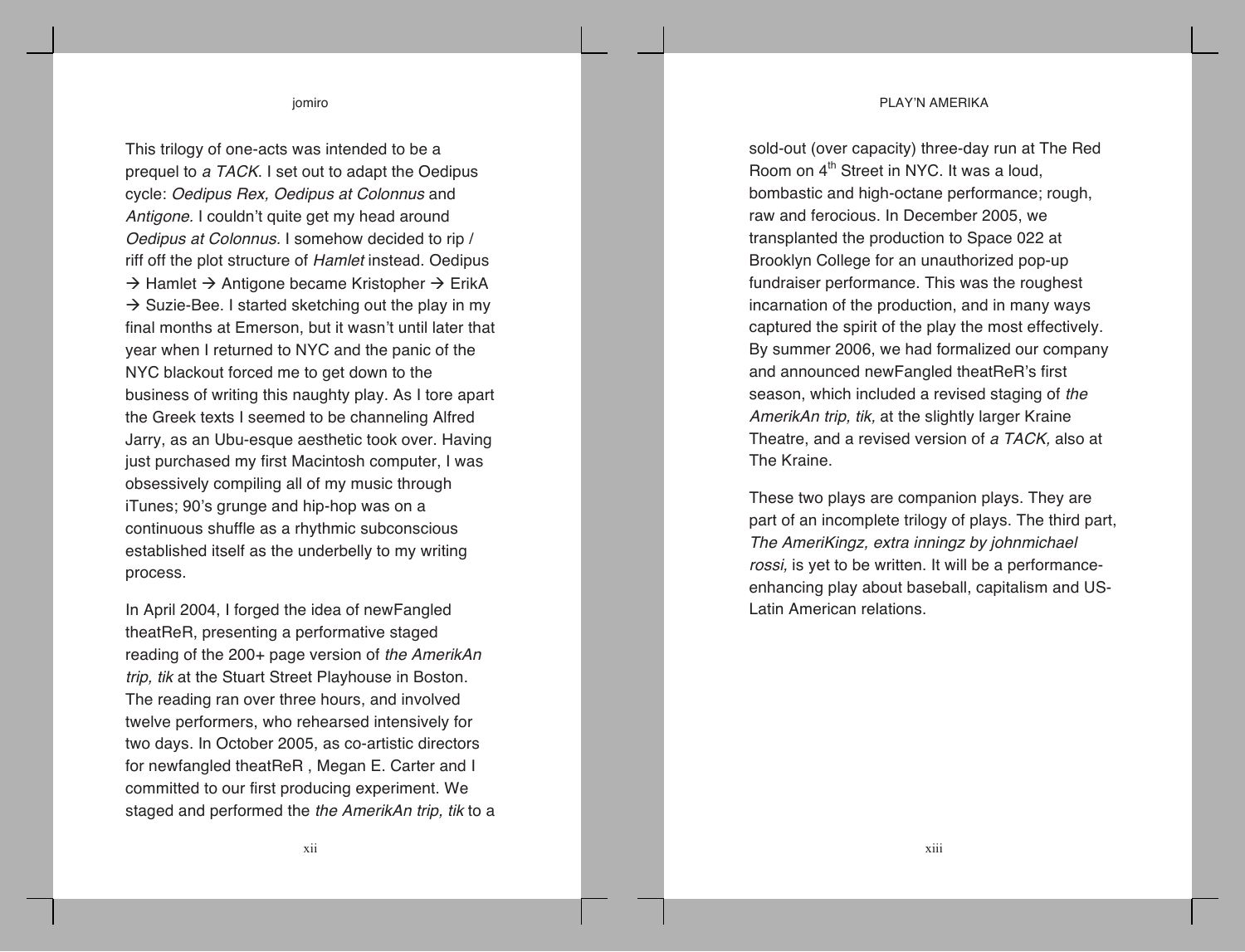I have decided to publish these two plays so that they can become available to the public for reading, staging and producing. I am particularly interested in having these plays produced as a puppet production, an animated series and a graphic novel; I welcome artists of related forms to contact me for such collaborations.

For production rights and inquiries, please contact Johnmichael Rossi at: jmrossi@me.com.

Students exploring these works are encouraged to reach out for advice, but should prepare to receive puzzling answers to your questions.

# **a TACK of an American Conscience**

*an attempt to catch up by johnmichael rossi*

jomiro